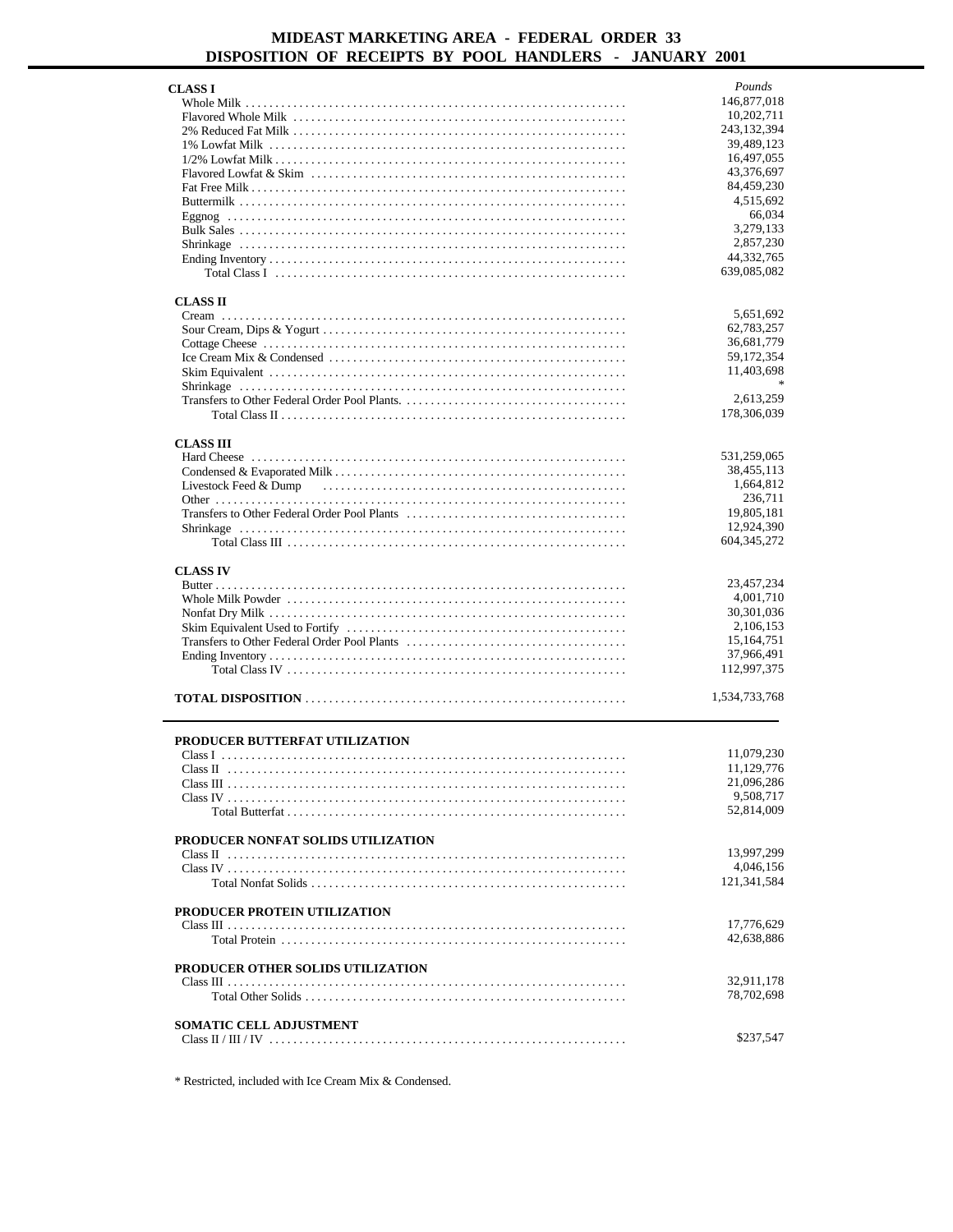| <b>CLASS I</b>                                | Pounds        |
|-----------------------------------------------|---------------|
|                                               | 128,652,908   |
|                                               | 9,593,494     |
|                                               | 212,086,307   |
|                                               | 35,426,834    |
|                                               | 14,594,783    |
|                                               | 40,022,603    |
|                                               | 73,477,082    |
|                                               |               |
|                                               | 4,208,768     |
|                                               | 3.587         |
|                                               | 4,983,378     |
|                                               | 2,480,077     |
|                                               | 43,580,829    |
|                                               | 569,110,650   |
|                                               |               |
| <b>CLASS II</b>                               |               |
|                                               | 5,318,582     |
|                                               | 13,493,900    |
|                                               | 32,694,085    |
|                                               | 32,452,796    |
|                                               | 10,456,926    |
|                                               |               |
| Transfers to Other Federal Order Pool Plants. | 2,800,504     |
|                                               | 97,216,793    |
|                                               |               |
| <b>CLASS III</b>                              |               |
|                                               | 539, 151, 259 |
|                                               | 33,271,209    |
|                                               |               |
| Livestock Feed & Dump                         | 1,665,798     |
|                                               | 7,531,501     |
|                                               | 9,334,637     |
|                                               | 590,954,404   |
|                                               |               |
| <b>CLASS IV</b>                               |               |
|                                               | 16,689,650    |
|                                               | 2,428,440     |
|                                               | 2,504,571     |
|                                               | **            |
|                                               | 1,460,374     |
| Transfers to Other Federal Order Pool Plants  | 20,324,903    |
|                                               |               |
|                                               | 31,899,237    |
|                                               | 75,307,175    |
|                                               | 1,332,589,022 |
|                                               |               |
| PRODUCER BUTTERFAT UTILIZATION                |               |
|                                               |               |
|                                               | 9,737,688     |
|                                               | 8,326,592     |
|                                               | 20,111,404    |
|                                               | 6,982,685     |
|                                               | 45,158,369    |
|                                               |               |
|                                               |               |
| PRODUCER NONFAT SOLIDS UTILIZATION            |               |
|                                               |               |
|                                               | 6,624,368     |
|                                               | 2,739,455     |
|                                               | 104,590,584   |
| PRODUCER PROTEIN UTILIZATION                  |               |
|                                               |               |
|                                               | 17,087,869    |
|                                               | 36,578,719    |
|                                               |               |
| PRODUCER OTHER SOLIDS UTILIZATION             |               |
|                                               |               |
|                                               | 31,844,456    |
|                                               | 68,011,865    |
| <b>SOMATIC CELL ADJUSTMENT</b>                |               |
|                                               | \$258,535     |

Restricted, included with Ice Cream Mix & Condensed.

\*\* Restricted, included with Ending Inventory.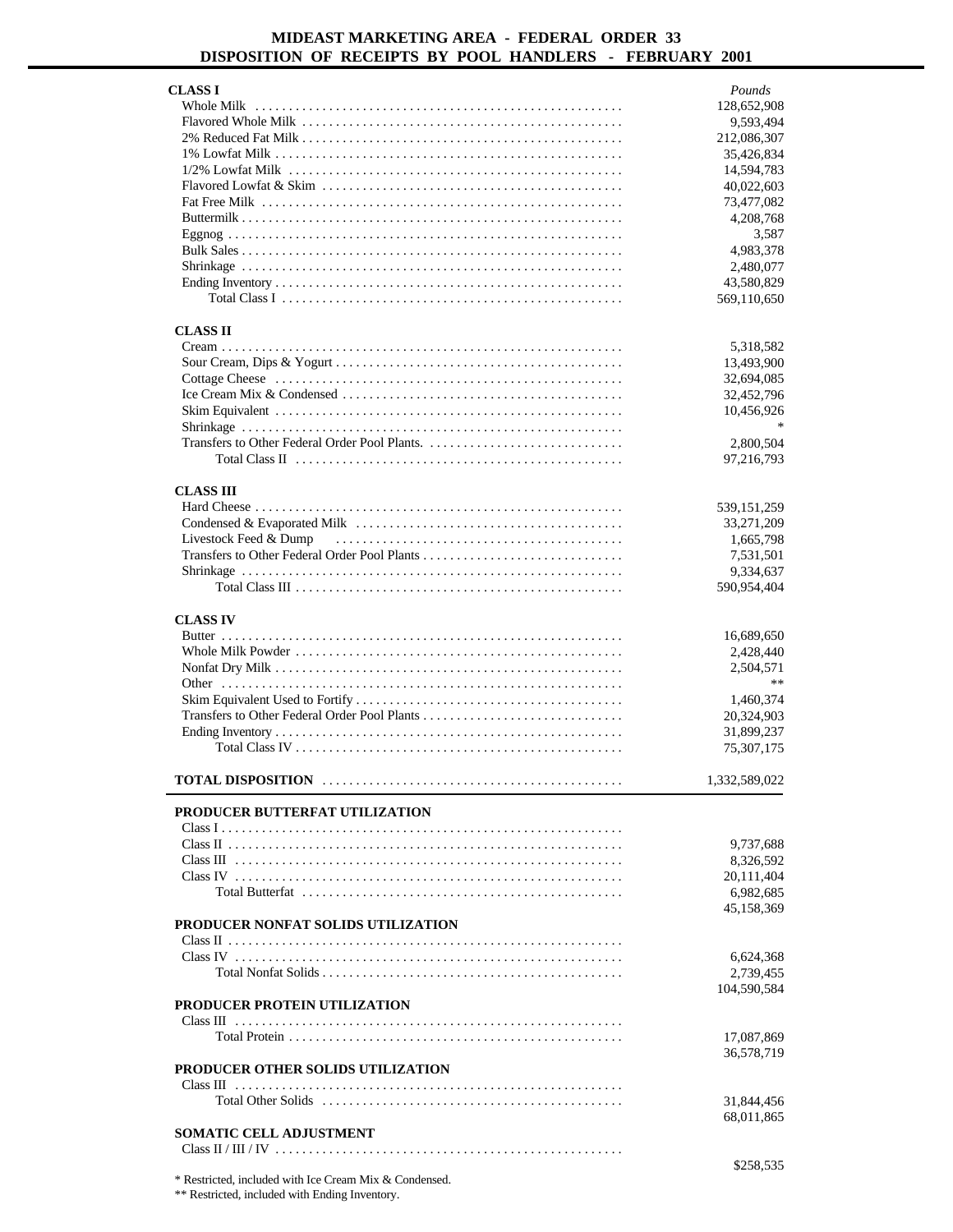| <b>CLASS I</b>                           | Pounds        |
|------------------------------------------|---------------|
|                                          | 144,220,472   |
|                                          | 10,963,027    |
|                                          | 239,196,243   |
|                                          | 42,985,186    |
|                                          | 16,102,875    |
|                                          | 46,925,414    |
|                                          | 84,122,671    |
|                                          | 4,642,819     |
|                                          | 3,662         |
|                                          | 6,384,007     |
|                                          | 2,650,919     |
|                                          | 45, 367, 577  |
|                                          | 643,564,872   |
|                                          |               |
| <b>CLASS II</b>                          |               |
|                                          |               |
|                                          | 6,328,693     |
|                                          | 15,045,831    |
|                                          | 37,444,087    |
|                                          | 37,482,767    |
|                                          | 14,711,460    |
|                                          |               |
|                                          | 4,644,075     |
|                                          | 115,656,913   |
|                                          |               |
| <b>CLASS III</b>                         |               |
|                                          | 598,156,581   |
|                                          | 38,647,780    |
|                                          | 1,232,765     |
|                                          | 18,981,621    |
|                                          | 11,293,924    |
|                                          | 668,312,671   |
|                                          |               |
|                                          |               |
| <b>CLASS IV</b>                          |               |
|                                          | 17,780,175    |
|                                          | 2,513,412     |
|                                          | 2,067,105     |
|                                          |               |
|                                          | 2,513,915     |
|                                          | 15, 191, 601  |
|                                          | 27,115,198    |
|                                          | 67,181,406    |
|                                          |               |
|                                          | 1,494,715,862 |
|                                          |               |
|                                          |               |
|                                          |               |
| PRODUCER BUTTERFAT UTILIZATION           |               |
|                                          | 11,021,326    |
|                                          | 9,966,066     |
|                                          | 22,863,130    |
|                                          | 6,493,662     |
| Total Butterfat                          | 50,344,184    |
|                                          |               |
| PRODUCER NONFAT SOLIDS UTILIZATION       |               |
|                                          | 7,500,657     |
|                                          | 1,927,219     |
|                                          | 117, 114, 260 |
|                                          |               |
| <b>PRODUCER PROTEIN UTILIZATION</b>      |               |
|                                          | 19,075,150    |
|                                          | 40,825,182    |
|                                          |               |
| <b>PRODUCER OTHER SOLIDS UTILIZATION</b> |               |
|                                          | 35,730,569    |
|                                          |               |
|                                          | 76,289,078    |
|                                          |               |
| <b>SOMATIC CELL ADJUSTMENT</b>           | \$305,957     |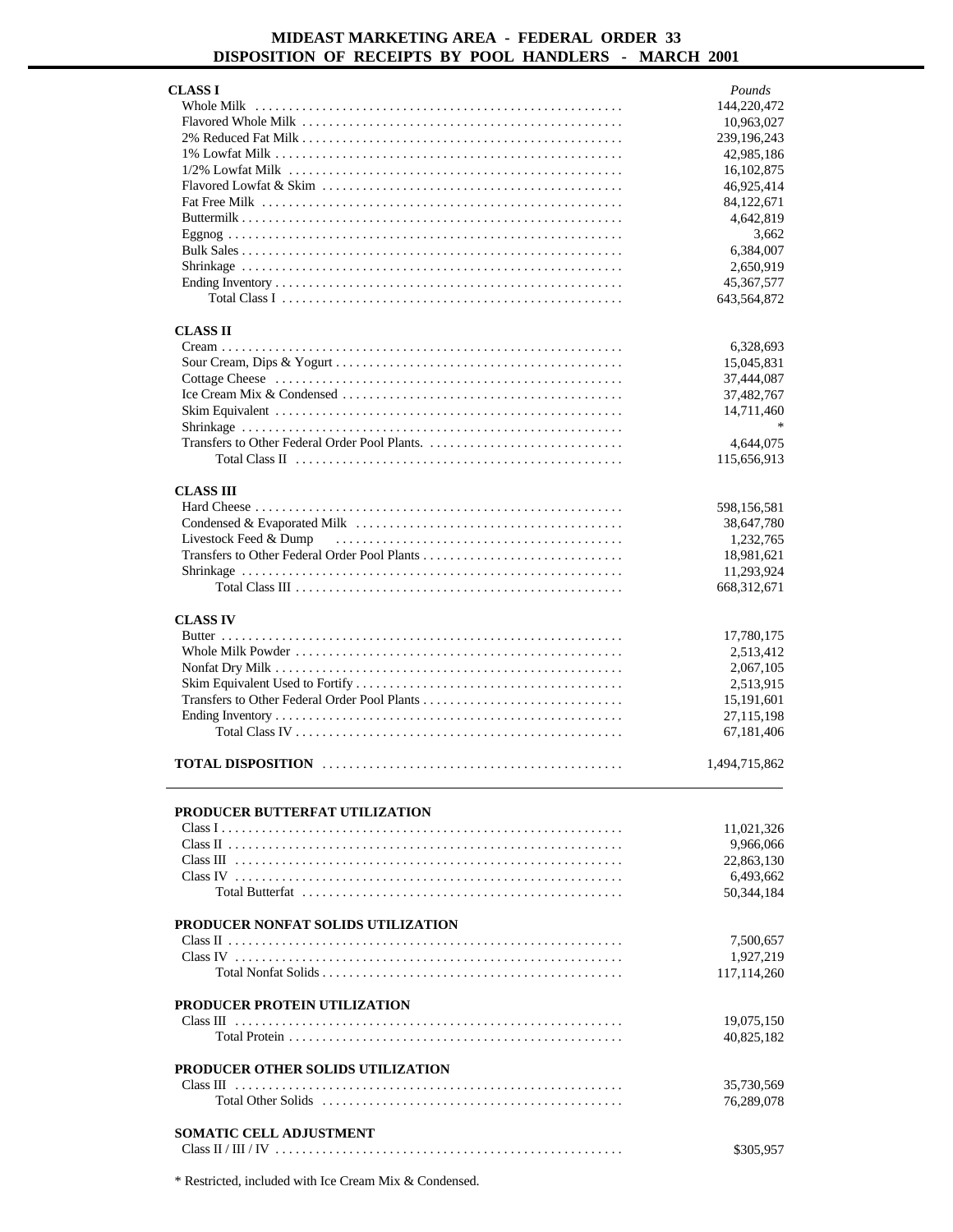| <b>CLASS I</b>                                                                                                         | Pounds        |
|------------------------------------------------------------------------------------------------------------------------|---------------|
|                                                                                                                        |               |
|                                                                                                                        | 130,739,679   |
|                                                                                                                        | 10,007,294    |
|                                                                                                                        | 215,462,684   |
|                                                                                                                        | 36,457,728    |
|                                                                                                                        | 14,623,392    |
|                                                                                                                        | 37,070,862    |
|                                                                                                                        |               |
|                                                                                                                        | 76,969,783    |
|                                                                                                                        | 4,385,358     |
|                                                                                                                        | 37,334        |
|                                                                                                                        | 4,784,626     |
|                                                                                                                        | 2,002,048     |
|                                                                                                                        |               |
|                                                                                                                        | 42,702,253    |
|                                                                                                                        | 575,243,041   |
|                                                                                                                        |               |
| <b>CLASS II</b>                                                                                                        |               |
|                                                                                                                        | 5,613,085     |
|                                                                                                                        |               |
|                                                                                                                        | 16,006,126    |
|                                                                                                                        | 37,461,085    |
| Ice Cream Mix & Condensed $\ldots \ldots \ldots \ldots \ldots \ldots \ldots \ldots \ldots \ldots \ldots \ldots \ldots$ | 38,814,375    |
|                                                                                                                        | 15,461,518    |
|                                                                                                                        | $\ast$        |
|                                                                                                                        |               |
|                                                                                                                        | 3,815,572     |
|                                                                                                                        | 117, 171, 761 |
|                                                                                                                        |               |
| <b>CLASS III</b>                                                                                                       |               |
|                                                                                                                        | 609,565,711   |
|                                                                                                                        | 48,594,227    |
|                                                                                                                        |               |
| Livestock Feed & Dump                                                                                                  | 1,181,725     |
|                                                                                                                        | 15,581,754    |
|                                                                                                                        | 11,253,759    |
|                                                                                                                        | 686, 177, 176 |
|                                                                                                                        |               |
|                                                                                                                        |               |
| <b>CLASS IV</b>                                                                                                        |               |
|                                                                                                                        |               |
|                                                                                                                        | 15,254,507    |
|                                                                                                                        | 2,288,789     |
|                                                                                                                        |               |
|                                                                                                                        | 4,733,739     |
|                                                                                                                        | 1,999,893     |
|                                                                                                                        | 17,703,698    |
|                                                                                                                        | 38,429,652    |
|                                                                                                                        | 80,410,278    |
|                                                                                                                        |               |
|                                                                                                                        |               |
|                                                                                                                        | 1,459,002,256 |
|                                                                                                                        |               |
|                                                                                                                        |               |
| PRODUCER BUTTERFAT UTILIZATION                                                                                         |               |
|                                                                                                                        | 9,801,503     |
|                                                                                                                        |               |
|                                                                                                                        | 9,595,172     |
|                                                                                                                        | 22,611,564    |
|                                                                                                                        | 6,423,387     |
| Total Butterfat                                                                                                        | 48,431,626    |
|                                                                                                                        |               |
|                                                                                                                        |               |
| PRODUCER NONFAT SOLIDS UTILIZATION                                                                                     |               |
|                                                                                                                        | 7,848,720     |
|                                                                                                                        | 3,498,231     |
|                                                                                                                        | 113,892,558   |
|                                                                                                                        |               |
| <b>PRODUCER PROTEIN UTILIZATION</b>                                                                                    |               |
|                                                                                                                        |               |
|                                                                                                                        | 19,270,083    |
|                                                                                                                        | 39,293,625    |
|                                                                                                                        |               |
| PRODUCER OTHER SOLIDS UTILIZATION                                                                                      |               |
|                                                                                                                        | 36,691,560    |
|                                                                                                                        |               |
|                                                                                                                        | 74,598,933    |
|                                                                                                                        |               |
| <b>SOMATIC CELL ADJUSTMENT</b>                                                                                         | \$293,419     |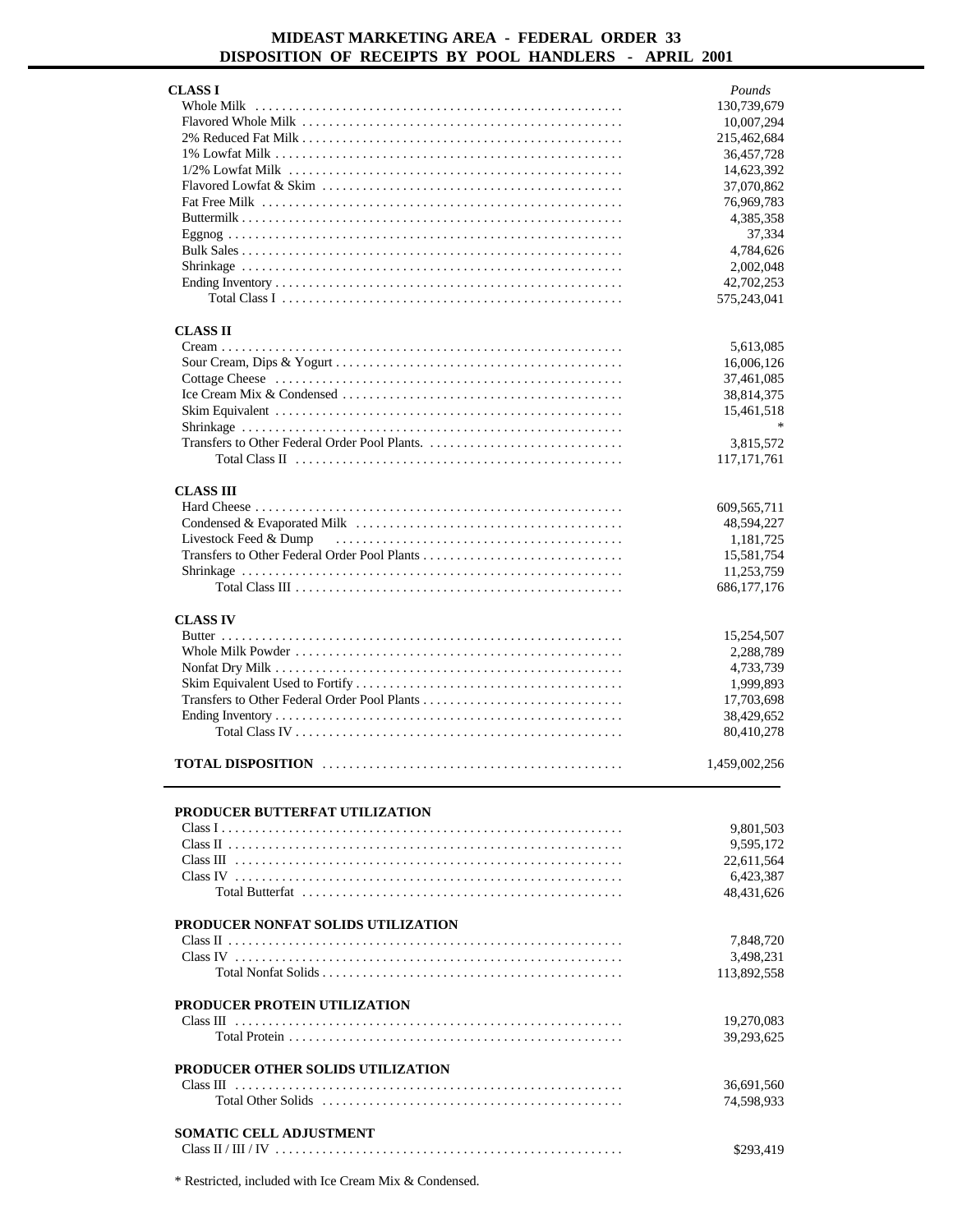| CLASS I                             | Pounds        |
|-------------------------------------|---------------|
|                                     | 133,130,659   |
|                                     | 10,337,021    |
|                                     | 221,029,758   |
|                                     | 38,579,216    |
|                                     | 16,232,431    |
|                                     | 42,088,527    |
|                                     | 78,208,927    |
|                                     | 4,652,325     |
|                                     | 1,761         |
|                                     | 3,878,581     |
|                                     | 2,330,314     |
|                                     | 46,486,028    |
|                                     | 596,955,548   |
|                                     |               |
| <b>CLASS II</b>                     |               |
|                                     | 5,604,414     |
|                                     | 16, 190, 769  |
|                                     | 45, 365, 828  |
|                                     | 50,083,346    |
|                                     | 18,731,687    |
|                                     | 3,976,679     |
|                                     | 139,952,723   |
| <b>CLASS III</b>                    |               |
|                                     | 734,691,411   |
|                                     | 43,069,515    |
| Livestock Feed & Dump               | 1,332,877     |
|                                     | 22,551,985    |
|                                     | 11,167,898    |
|                                     | 812,813,686   |
|                                     |               |
| <b>CLASS IV</b>                     |               |
|                                     | 16,689,620    |
|                                     | 4,520,791     |
|                                     | 4,435,447     |
|                                     | 1,961,100     |
|                                     | 17,472,602    |
|                                     | 29,096,571    |
|                                     | 74,176,131    |
|                                     | 1,623,898,088 |
|                                     |               |
| PRODUCER BUTTERFAT UTILIZATION      |               |
|                                     | 10,141,578    |
|                                     | 10,375,188    |
|                                     | 26,541,435    |
|                                     | 6,174,516     |
|                                     | 53,232,717    |
| PRODUCER NONFAT SOLIDS UTILIZATION  |               |
|                                     |               |
|                                     | 8,938,537     |
|                                     | 2,670,680     |
|                                     | 128, 191, 703 |
| <b>PRODUCER PROTEIN UTILIZATION</b> |               |
|                                     | 23,150,208    |
|                                     | 43,768,656    |
|                                     |               |
| PRODUCER OTHER SOLIDS UTILIZATION   |               |
|                                     | 44,791,045    |
|                                     | 84,423,047    |
|                                     |               |
| <b>SOMATIC CELL ADJUSTMENT</b>      |               |
|                                     | \$347,379     |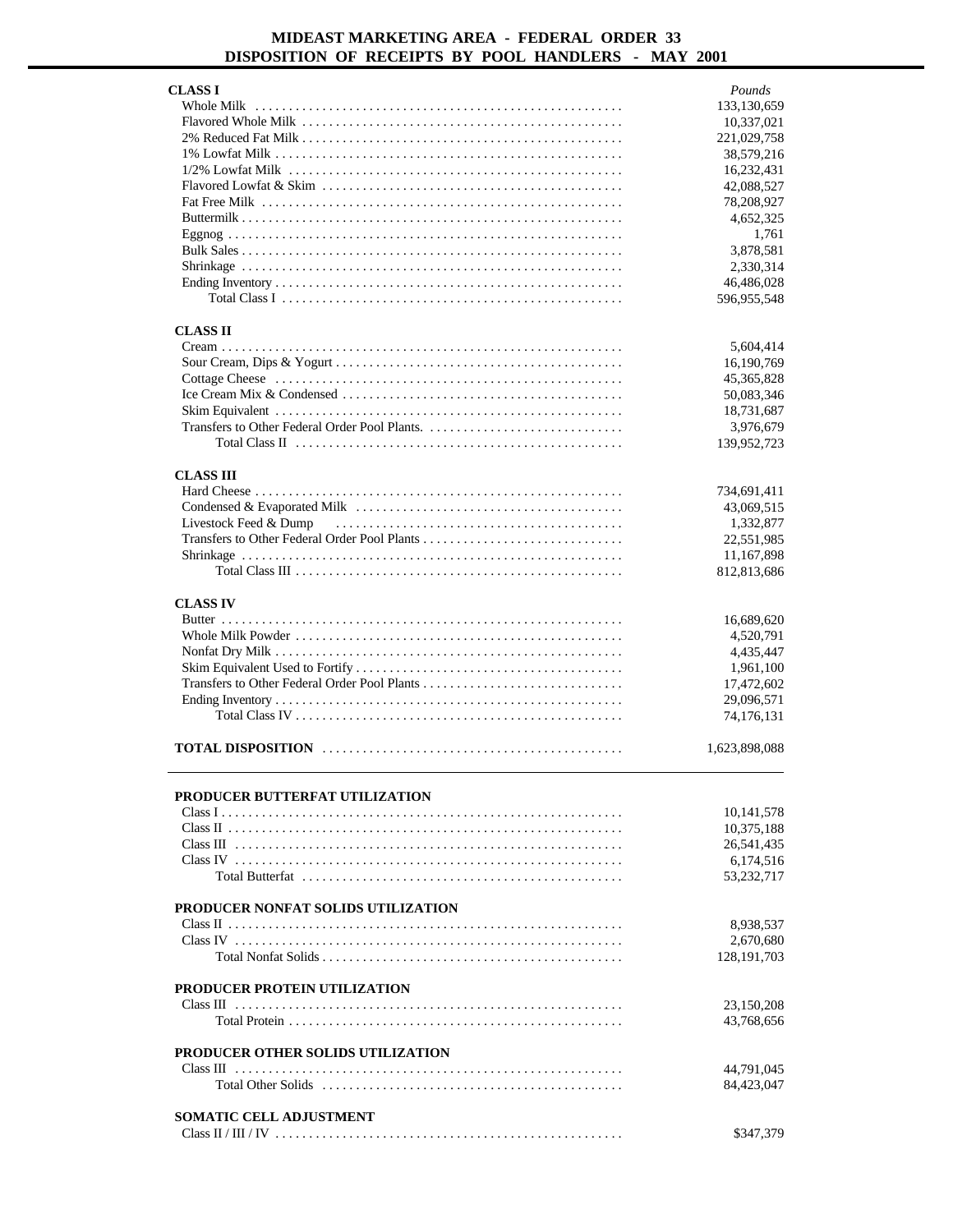|                                          | <b>June 2001</b>        | <b>May 2001</b>           | <b>June 2000</b>          |
|------------------------------------------|-------------------------|---------------------------|---------------------------|
| <b>CLASSI</b>                            | Pounds                  | Pounds                    | Pounds                    |
| Whole Milk                               | 135,589,337             | 133,130,659               | 134,441,360               |
|                                          | 9,667,068               | 10,337,021                | 10,254,695                |
|                                          | 216,318,325             | 221,029,758               | 218,429,190               |
|                                          | 35,675,992              | 38,579,216                | 35,239,441                |
|                                          | 15,368,819              | 16,232,431                | 15,802,028                |
|                                          | 20,696,115              | 42,088,527                | 18,417,782                |
|                                          | 77,243,955              | 78,208,927                | 78,095,479                |
|                                          | 4,423,557<br>33,075     | 4,652,325<br>1,761        | 4,586,682                 |
|                                          | 2,916,785               | 3,878,581                 | 712,077                   |
|                                          | 3,385,491               | 2,330,314                 | 3,104,527                 |
|                                          | 39,583,750              | 46,486,028                | 47,639,281                |
|                                          | 560,902,269             | 596,955,548               | 566,722,542               |
| <b>CLASS II</b>                          |                         |                           |                           |
|                                          | 9,701,771               | 5,604,414                 | 6,424,703                 |
|                                          | 56,504,919              | 16,190,769                | 50.815.974                |
|                                          | 42,001,350              | 45,365,828                | 40,729,351                |
|                                          | 64,703,341              | 50,083,346                | 84,730,673                |
|                                          | 17,894,159              | 18,731,687                | 16,288,990                |
|                                          | 49,756                  |                           |                           |
|                                          | 5,973,459               | 3.976.679                 | 3,446,878                 |
|                                          | 196,828,755             | 139,952,723               | 202,436,569               |
| <b>CLASS III</b>                         |                         |                           |                           |
|                                          | 742,666,026             | 734,691,411               | 337,281,298               |
|                                          | 32,910,069              | 43,069,515                | 23,802,816                |
| Livestock Feed & Dump                    | 1,234,291               | 1,332,877                 | 2,195,633                 |
|                                          | 4,320                   |                           |                           |
|                                          | 30,314,234              | 22,551,985                | 9,840,207                 |
|                                          | 12,018,419              | 11,167,898<br>812,813,686 | 12,300,222<br>385,420,176 |
|                                          | 819,147,359             |                           |                           |
| <b>CLASS IV</b>                          |                         |                           |                           |
|                                          | 15,134,414              | 16,689,620                | 13,086,060                |
|                                          | 4,685,282               | 4,520,791                 | 3,583,526                 |
|                                          | 62,300,146<br>1,666,286 | 4,435,447<br>1,961,100    | 72,006,475<br>1,877,954   |
|                                          | 22,654,423              | 17,472,602                | 12,535,034                |
|                                          | 31,601,669              | 29,096,571                | 21,170,583                |
|                                          | 138,042,220             | 74.176.131                | 124,259,632               |
|                                          | 1,714,920,603           | 1,623,898,088             | 1,278,838,919             |
|                                          |                         |                           |                           |
| PRODUCER BUTTERFAT UTILIZATION           |                         |                           |                           |
|                                          | 9,666,089               | 10,141,578                | 10,015,677                |
|                                          | 13,289,679              | 10,375,188                | 13,247,493                |
|                                          | 27,607,696<br>6,159,061 | 26,541,435<br>6,174,516   | 11,664,904<br>5,224,819   |
|                                          | 56,722,525              | 53,232,717                | 40,152,893                |
|                                          |                         |                           |                           |
| PRODUCER NONFAT SOLIDS UTILIZATION       |                         |                           |                           |
|                                          | 14,584,988              | 8,938,537                 | 14,682,128                |
|                                          | 8,239,771               | 2,670,680                 | 6,353,012                 |
|                                          | 137,401,620             | 128, 191, 703             | 96,550,803                |
| PRODUCER PROTEIN UTILIZATION             |                         |                           |                           |
|                                          | 23,645,746              | 23,150,208                | 10,081,660                |
|                                          | 46,644,772              | 43,768,656                | 32,963,633                |
| <b>PRODUCER OTHER SOLIDS UTILIZATION</b> |                         |                           |                           |
|                                          | 46,044,708              | 44,791,045                | 19,467,734                |
|                                          | 90,756,848              | 84,423,047                | 63,587,170                |
| <b>SOMATIC CELL ADJUSTMENT</b>           |                         |                           |                           |
|                                          | \$325,935               | \$347,379                 | \$102,084                 |
|                                          |                         |                           |                           |

 $\overline{a}$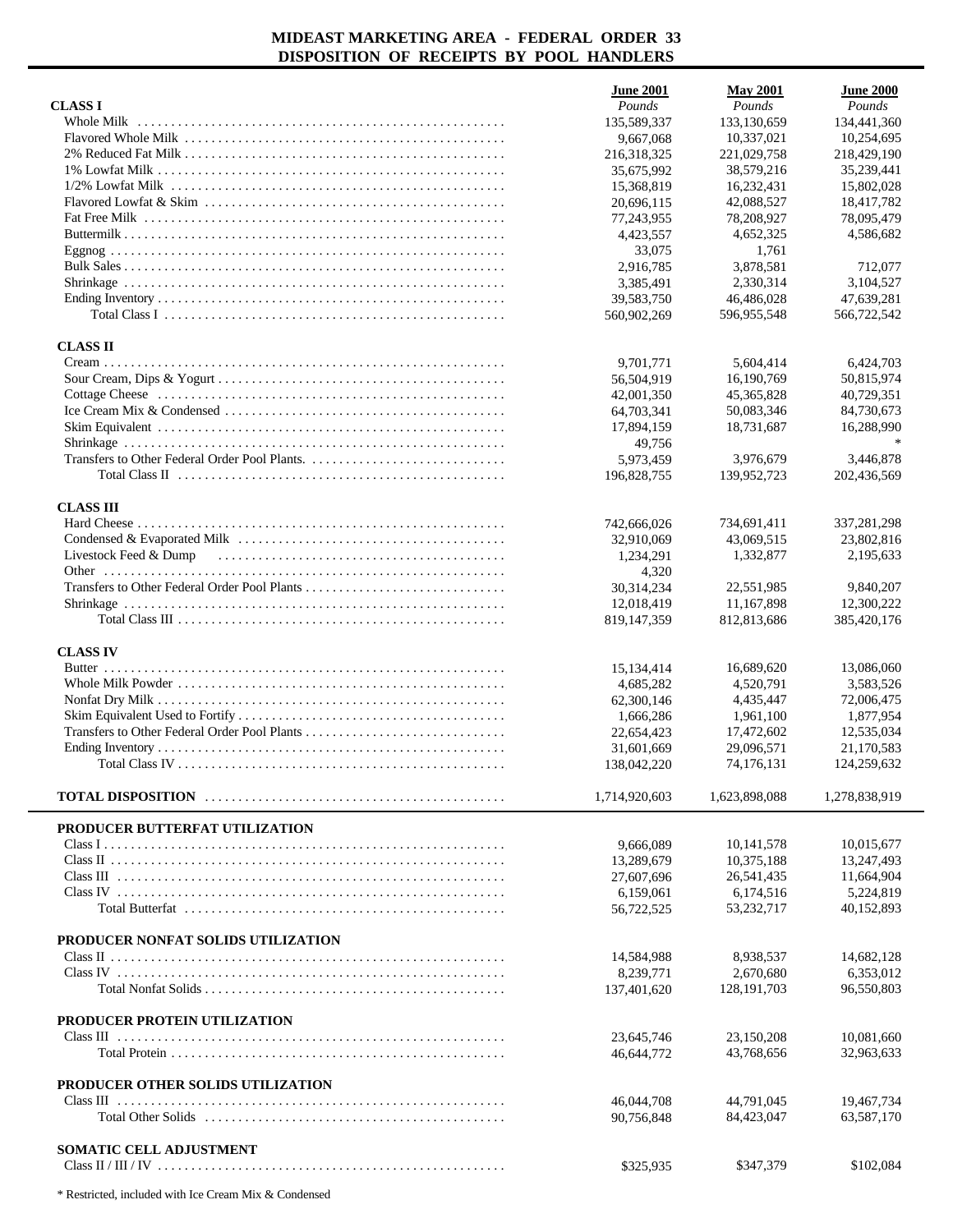| <b>CLASS I</b>                                                                                                                              | <b>July 2001</b><br>Pounds | <b>June 2001</b><br>Pounds | <b>July 2000</b><br>Pounds |
|---------------------------------------------------------------------------------------------------------------------------------------------|----------------------------|----------------------------|----------------------------|
|                                                                                                                                             | 130,610,984                | 135,589,337                | 137,958,117                |
|                                                                                                                                             | 10,201,925                 | 9.667.068                  | 11,059,979                 |
|                                                                                                                                             |                            | 216,318,325                | 222,967,259                |
|                                                                                                                                             | 217,003,030<br>33,965,468  |                            | 35,076,308                 |
|                                                                                                                                             |                            | 35,675,992                 |                            |
|                                                                                                                                             | 14,825,143                 | 15,368,819                 | 15,462,328                 |
|                                                                                                                                             | 24,075,247                 | 20,696,115                 | 17,055,123                 |
|                                                                                                                                             | 70,204,234                 | 77,243,955                 | 79,783,959                 |
|                                                                                                                                             | 4,503,786                  | 4,423,557                  | 4,658,191                  |
|                                                                                                                                             |                            | 33,075                     |                            |
|                                                                                                                                             | 8,211,323                  | 2,916,785                  | 1,144,602                  |
|                                                                                                                                             | 2,626,098                  | 3,385,491                  | 1.747.024                  |
|                                                                                                                                             | 39,885,915                 | 39,583,750                 | 39,014,103                 |
| Total Class I $\ldots$ $\ldots$ $\ldots$ $\ldots$ $\ldots$ $\ldots$ $\ldots$ $\ldots$ $\ldots$ $\ldots$ $\ldots$ $\ldots$ $\ldots$ $\ldots$ | 556,113,153                | 560,902,269                | 565,926,993                |
| <b>CLASS II</b>                                                                                                                             |                            |                            |                            |
|                                                                                                                                             | 9,478,728                  | 9,701,771                  | 6,677,906                  |
|                                                                                                                                             | 92,155,230                 | 56,504,919                 | 72,429,269                 |
|                                                                                                                                             | 50,003,718                 | 42,001,350                 | 48,802,172                 |
|                                                                                                                                             | 83,693,424                 | 64,703,341                 | 82,712,951                 |
|                                                                                                                                             | 19.530.368                 | 17,894,159                 | 16,898,083                 |
|                                                                                                                                             | 73,790                     | 49,756                     |                            |
|                                                                                                                                             | 8,140,448                  | 5,973,459                  | 5,119,299                  |
|                                                                                                                                             | 263,075,706                | 196,828,755                | 232,639,680                |
|                                                                                                                                             |                            |                            |                            |
| <b>CLASS III</b>                                                                                                                            |                            |                            |                            |
|                                                                                                                                             | 766,876,955                | 742,666,026                | 356,488,200                |
|                                                                                                                                             | 31,802,163                 | 32,910,069                 | 24,812,603                 |
| Livestock Feed & Dump                                                                                                                       |                            | 1,234,291                  | 1,848,996                  |
|                                                                                                                                             |                            | 4,320                      | 218,754                    |
|                                                                                                                                             | 10,779,490                 | 30,314,234                 | 16,149,014                 |
|                                                                                                                                             |                            | 12,018,419                 | 13,255,978                 |
|                                                                                                                                             | 809,458,608                | 819, 147, 359              | 412,773,545                |
|                                                                                                                                             |                            |                            |                            |
| <b>CLASS IV</b>                                                                                                                             |                            |                            |                            |
|                                                                                                                                             | 18,578,630                 | 15,134,414                 | 11,073,443                 |
|                                                                                                                                             | 4,213,341                  | 4,685,282                  | 4,437,958                  |
|                                                                                                                                             | 53,086,993                 | 62,300,146                 | 60,712,693                 |
|                                                                                                                                             | 989,319                    |                            |                            |
|                                                                                                                                             | 1,686,362                  | 1,666,286                  | 1,829,547                  |
|                                                                                                                                             | 19,585,028                 | 22,654,423                 | 14,205,474                 |
|                                                                                                                                             | 32,932,654                 | 31,601,669                 | 42,144,479                 |
|                                                                                                                                             | 11,573,401                 |                            |                            |
|                                                                                                                                             | 142,645,728                | 138,042,220                | 134,403,594                |
|                                                                                                                                             |                            |                            |                            |
|                                                                                                                                             | 1,771,293,195              | 1,714,920,603              | 1,345,743,812              |
|                                                                                                                                             |                            |                            |                            |
| PRODUCER BUTTERFAT UTILIZATION                                                                                                              |                            |                            |                            |
|                                                                                                                                             | 9,662,245                  | 9.666.089                  | 9,910,535                  |
|                                                                                                                                             | 15,653,518                 | 13.289.679                 | 14.216.399                 |
|                                                                                                                                             | 26,507,618                 | 27,607,696                 | 13,527,662                 |
|                                                                                                                                             | 6,469,680                  | 6,159,061                  | 5,488,525                  |
|                                                                                                                                             | 58,293,061                 | 56,722,525                 | 43,143,121                 |
| PRODUCER NONFAT SOLIDS UTILIZATION                                                                                                          |                            |                            |                            |
|                                                                                                                                             |                            |                            |                            |
|                                                                                                                                             | 20,273,991                 | 14,584,988                 | 17,778,129                 |
|                                                                                                                                             | 8,916,217                  | 8,239,771                  | 8,462,150                  |
|                                                                                                                                             | 142,589,959                | 137,401,620                | 104,771,207                |
| <b>PRODUCER PROTEIN UTILIZATION</b>                                                                                                         |                            |                            |                            |
|                                                                                                                                             | 23,019,580                 | 23,645,746                 | 11,368,461                 |
|                                                                                                                                             | 47,940,611                 | 46,644,772                 | 35,671,028                 |
| PRODUCER OTHER SOLIDS UTILIZATION                                                                                                           |                            |                            |                            |
|                                                                                                                                             | 45,531,773                 | 46,044,708                 | 22,055,546                 |
|                                                                                                                                             | 94,649,348                 | 90,756,848                 | 69,100,179                 |
| <b>SOMATIC CELL ADJUSTMENT</b>                                                                                                              |                            |                            |                            |
|                                                                                                                                             | \$99,518                   | \$325,935                  | \$42,094                   |
|                                                                                                                                             |                            |                            |                            |
| * Restricted, included in 2% Reduced Fat Milk                                                                                               |                            |                            |                            |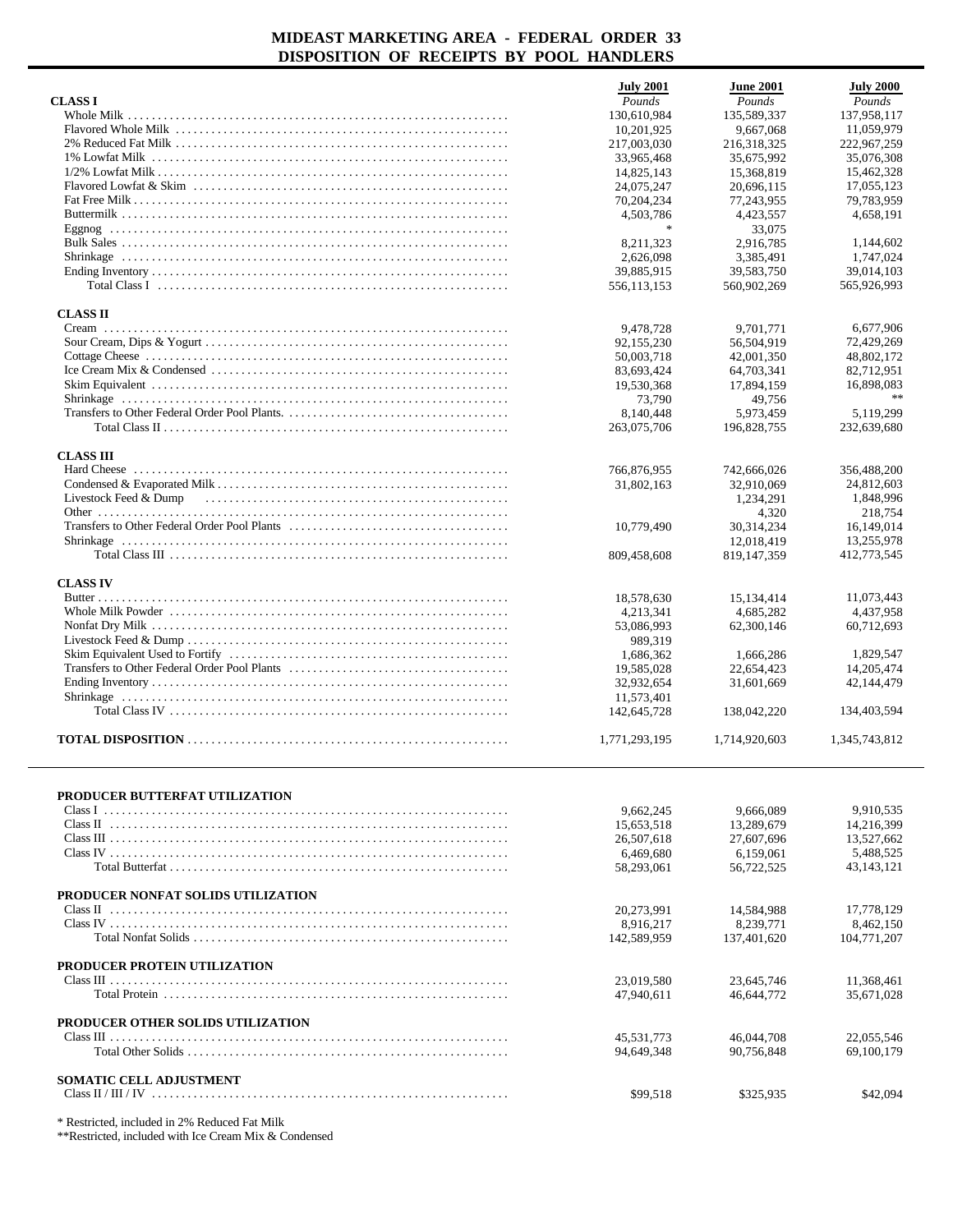|                                               | <b>August</b> 2001       | <b>July 2001</b>         | <b>August 2000</b>       |
|-----------------------------------------------|--------------------------|--------------------------|--------------------------|
| <b>CLASS I</b>                                | Pounds                   | Pounds                   | Pounds                   |
|                                               | 139,829,349              | 130.610.984              | 144,609,944              |
|                                               | 11,472,540               | 10,201,925               | 11,464,021               |
|                                               | 225,954,551              | 217,003,030              | 234,092,870              |
|                                               | 36,483,949               | 33,965,468               | 37,149,088               |
|                                               | 15.568.280               | 14,825,143               | 16,682,923<br>26,221,301 |
|                                               | 24,847,934<br>80,014,130 | 24,075,247<br>70,204,234 | 80,394,663               |
|                                               | 4,714,635                | 4,503,786                | 4,695,387                |
|                                               | 33,245                   | $\ast$                   |                          |
|                                               | 22,992,343               | 8,211,323                | 13,950,410               |
|                                               | 3,734,383                | 2,626,098                | 3,557,453                |
|                                               | 51.029.079               | 39,885,915               | 49,950,981               |
|                                               | 616, 674, 418            | 556,113,153              | 622,769,041              |
| <b>CLASS II</b>                               |                          |                          |                          |
|                                               | 8,984,824                | 9,478,728                | 7,142,201                |
|                                               | 101,410,593              | 92,155,230               | 59,606,007               |
|                                               | 50,916,274<br>76,572,022 | 50,003,718<br>83,693,424 | 49,838,254<br>78,369,584 |
|                                               | 21,645,209               | 19,530,368               | 17,508,345               |
|                                               | $\gg \gg$                | 73,790                   |                          |
|                                               | 11,313,718               | 8,140,448                | 5,941,241                |
|                                               | 270,842,640              | 263,075,706              | 218,405,632              |
| <b>CLASS III</b>                              |                          |                          |                          |
|                                               | 658,489,858              | 766,876,955              | 351, 328, 417            |
|                                               | 13,978,198               | 31,802,163               | 20,298,816               |
| Livestock Feed & Dump                         |                          |                          | 1,713,954                |
|                                               | 4,293,469                | 10.779.490               | 5,762,939                |
|                                               |                          |                          | 13,965,928               |
|                                               | 676, 761, 525            | 809,458,608              | 393,070,054              |
| <b>CLASS IV</b>                               |                          |                          |                          |
|                                               | 13,404,883               | 18,578,630               | 10,798,740               |
|                                               | 3,673,075                | 4,213,341                | 4,352,559                |
|                                               | 12,327,797               | 53,086,993               | 23, 311, 368             |
|                                               | 1,749,705<br>1,987,062   | 989,319<br>1,686,362     | 2,052,257                |
|                                               | 22,919,641               | 19,585,028               | 22,799,346               |
|                                               | 24,309,253               | 32,932,654               | 28,265,862               |
|                                               | 12,112,958               | 11,573,401               | 91,580,132               |
|                                               | 92,484,374               | 142,645,728              |                          |
|                                               | 1,656,762,957            | 1,771,293,195            | 1,325,824,859            |
|                                               |                          |                          |                          |
| PRODUCER BUTTERFAT UTILIZATION                |                          |                          |                          |
|                                               | 10,762,833               | 9,662,245                | 11,069,912               |
|                                               | 14,696,494               | 15.653.518               | 13,820,923               |
|                                               | 22,828,950               | 26,507,618               | 13,099,773               |
|                                               | 5,910,043<br>54.198.320  | 6,469,680<br>58,293,061  | 4,365,980<br>42,356,588  |
|                                               |                          |                          |                          |
| PRODUCER NONFAT SOLIDS UTILIZATION            |                          |                          |                          |
|                                               | 20,516,048               | 20,273,991               | 16, 197, 138             |
| Class IV                                      | 4, 161, 145              | 8,916,217                | 3.728.338                |
|                                               | 132,567,490              | 142,589,959              | 102,337,937              |
| PRODUCER PROTEIN UTILIZATION                  |                          |                          |                          |
|                                               | 19,552,376<br>44,947,075 | 23,019,580<br>47,940,611 | 10,771,594<br>34,988,598 |
| PRODUCER OTHER SOLIDS UTILIZATION             |                          |                          |                          |
|                                               | 38,227,448               | 45,531,773               | 20,757,889               |
|                                               | 87,620,415               | 94,649,348               | 67,349,339               |
| <b>SOMATIC CELL ADJUSTMENT</b>                |                          |                          |                          |
|                                               | $(\$219,275)$            | \$99,518                 | (\$13,151)               |
| * Restricted, included in 2% Reduced Fat Milk |                          |                          |                          |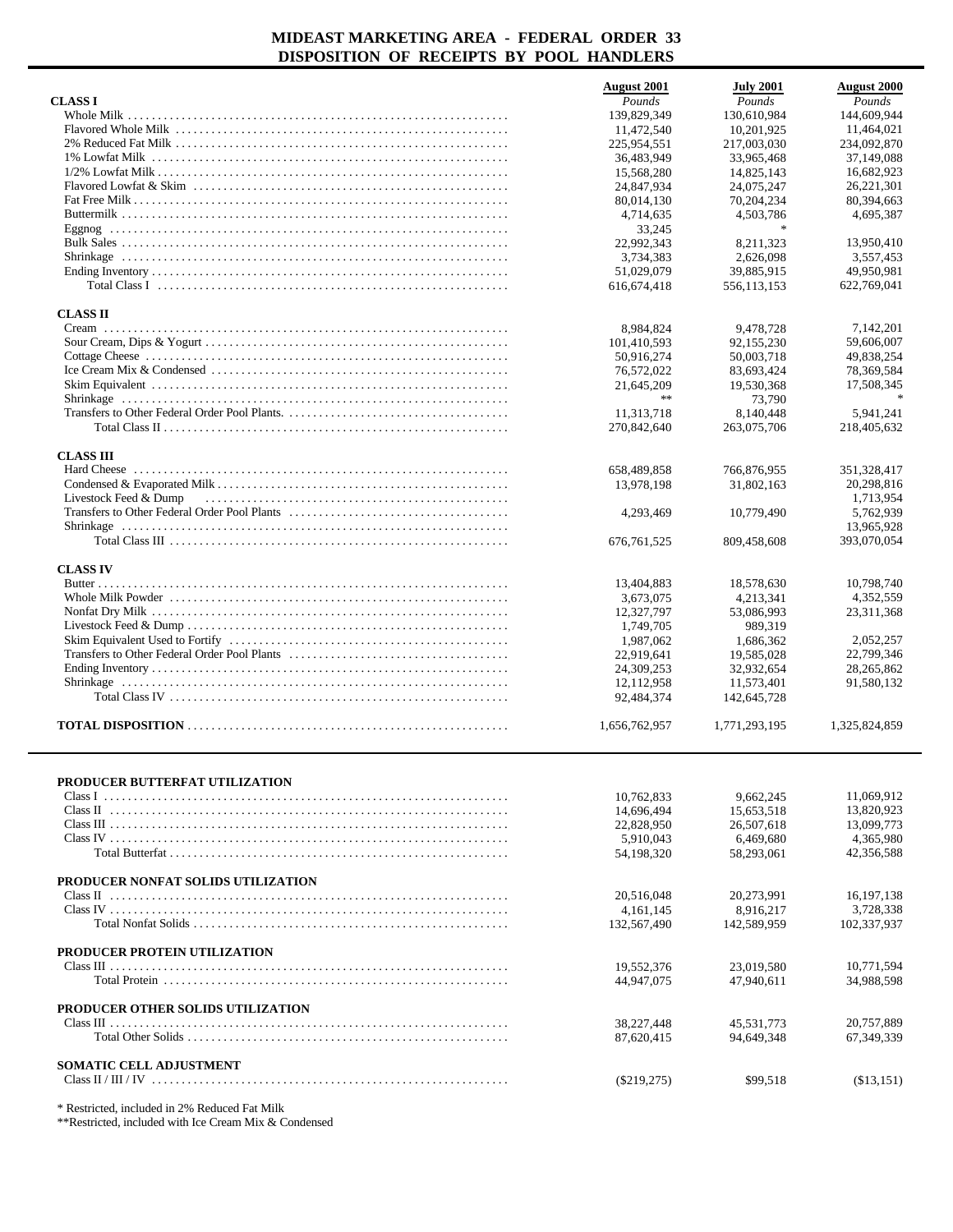|                                     | September 2001 | <b>August</b> 2001 | September 2000 |
|-------------------------------------|----------------|--------------------|----------------|
| <b>CLASS I</b>                      | Pounds         | Pounds             | Pounds         |
|                                     | 130,370,950    | 139,829,349        | 141, 207, 897  |
|                                     | 10,064,011     |                    | 11,356,634     |
|                                     |                | 11,472,540         |                |
|                                     | 219, 153, 374  | 225,954,551        | 232,848,587    |
|                                     | 38,754,750     | 36,483,949         | 38.292.338     |
|                                     | 15,058,507     | 15,568,280         | 15,992,185     |
|                                     | 39,746,888     | 24,847,934         | 41,798,967     |
|                                     | 77,536,050     | 80,014,130         | 82,790,971     |
|                                     | 4,243,479      | 4,714,635          | 4,514,714      |
|                                     | 31,465         | 33,245             |                |
|                                     | 17,552,213     | 22,992,343         | 13,607,785     |
|                                     | 1.991.593      | 3.734.383          | 2,025,607      |
|                                     | 43,556,396     | 51,029,079         | 48,272,573     |
|                                     | 598,059,676    | 616, 674, 418      | 632,708,258    |
| <b>CLASS II</b>                     |                |                    |                |
|                                     | 5,847,137      | 8,984,824          | 6,925,395      |
|                                     | 78,934,846     | 101,410,593        | 85,425,246     |
|                                     | 44,590,189     | 50,916,274         | 47,556,734     |
|                                     |                |                    |                |
|                                     | 64, 191, 644   | 76,572,022         | 66,854,070     |
|                                     | 14, 161, 651   | 21.645.209         | 12,988,715     |
|                                     |                |                    |                |
|                                     | 7,656,670      | 11,313,718         | 3,503,012      |
|                                     | 215,382,137    | 270,842,640        | 223, 253, 172  |
| <b>CLASS III</b>                    |                |                    |                |
|                                     | 495,531,057    | 658,489,858        | 404, 343, 893  |
|                                     | 15,596,544     | 13,978,198         | 9.061.313      |
| Livestock Feed & Dump               |                |                    | 1,798,566      |
|                                     | 5,469,565      | 4,293,469          | 8.129.911      |
|                                     |                |                    | 10,245,574     |
|                                     | 516,597,166    | 676, 761, 525      | 433,579,257    |
|                                     |                |                    |                |
| <b>CLASS IV</b>                     |                |                    |                |
|                                     | 15,655,075     | 13,404,883         | 11,674,082     |
|                                     | 3,712,628      | 3,673,075          | 3,821,200      |
|                                     | 12,783,585     | 12,327,797         | 10,027,038     |
|                                     | 1,153,553      | 1,749,705          |                |
|                                     | 1,926,093      | 1,987,062          | 1,670,629      |
|                                     | 15,701,674     | 22,919,641         | 30,133,204     |
|                                     | 51,063,942     | 24,309,253         | 34,390,958     |
|                                     |                |                    |                |
|                                     | 11,741,592     | 12,112,958         | 91,717,111     |
|                                     | 113,738,142    | 92,484,374         |                |
|                                     | 1,443,777,121  | 1,656,762,957      | 1,381,257,798  |
|                                     |                |                    |                |
| PRODUCER BUTTERFAT UTILIZATION      |                |                    |                |
|                                     | 10, 142, 793   | 10,762,833         | 10,889,315     |
|                                     | 12,132,856     | 14,696,494         | 12,762,784     |
|                                     | 18,272,748     | 22,828,950         | 15,542,483     |
|                                     | 7,391,716      | 5.910.043          | 6,649,435      |
|                                     | 47,940,113     | 54,198,320         | 45,844,017     |
| PRODUCER NONFAT SOLIDS UTILIZATION  |                |                    |                |
|                                     | 17,035,319     | 20,516,048         | 17,575,153     |
|                                     |                |                    |                |
|                                     | 6,088,157      | 4, 161, 145        | 4,031,121      |
|                                     | 115,445,045    | 132,567,490        | 109,205,620    |
| <b>PRODUCER PROTEIN UTILIZATION</b> |                |                    |                |
|                                     | 15,329,618     | 19,552,376         | 12,664,905     |
|                                     | 40,154,953     | 44,947,075         | 37,864,316     |
|                                     |                |                    |                |
| PRODUCER OTHER SOLIDS UTILIZATION   |                |                    |                |
|                                     | 28,831,989     | 38,227,448         | 23,941,625     |
|                                     | 75,290,092     | 87,620,415         | 71,341,304     |
|                                     |                |                    |                |
| SOMATIC CELL ADJUSTMENT             |                |                    |                |
|                                     | \$23,980       | $(\$219,275)$      | \$65,608       |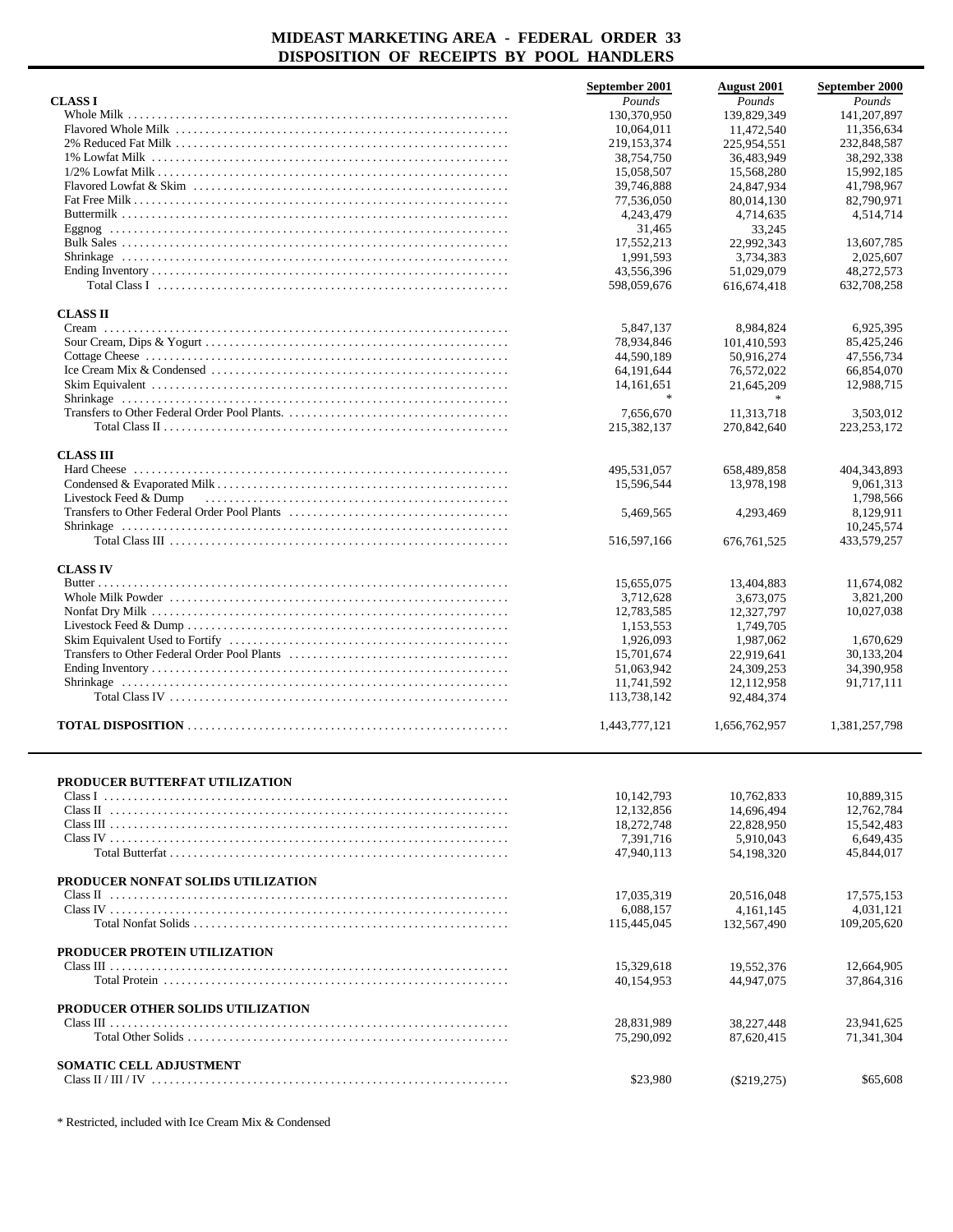|                                                                                                                                             | October 2001  | September 2001         | October 2000  |
|---------------------------------------------------------------------------------------------------------------------------------------------|---------------|------------------------|---------------|
| <b>CLASS I</b>                                                                                                                              | Pounds        | Pounds                 | Pounds        |
|                                                                                                                                             | 141,819,436   | 130,370,950            | 140,924,048   |
|                                                                                                                                             | 13,050,880    | 10,064,011             | 11,924,272    |
|                                                                                                                                             | 231,463,872   | 219, 153, 374          | 232,488,448   |
|                                                                                                                                             | 41,032,506    | 38,754,750             | 37,847,786    |
|                                                                                                                                             | 15,549,771    | 15,058,507             | 15,603,952    |
|                                                                                                                                             | 45,080,813    | 39,746,888             | 43,373,567    |
|                                                                                                                                             |               |                        |               |
|                                                                                                                                             | 81,729,074    | 77,536,050             | 79,915,304    |
|                                                                                                                                             | 4,756,299     | 4,243,479              | 4,626,898     |
|                                                                                                                                             | 321,392       | 31,465                 | 296,020       |
|                                                                                                                                             | 21,992,509    | 17,552,213             | 8,348,712     |
|                                                                                                                                             | 3,624,862     | 1.991.593              | 3,807,945     |
|                                                                                                                                             | 43,010,160    | 43,556,396             | 45,692,505    |
| Total Class I $\ldots$ $\ldots$ $\ldots$ $\ldots$ $\ldots$ $\ldots$ $\ldots$ $\ldots$ $\ldots$ $\ldots$ $\ldots$ $\ldots$ $\ldots$ $\ldots$ | 643, 431, 574 | 598,059,676            | 624,849,457   |
| <b>CLASS II</b>                                                                                                                             |               |                        |               |
|                                                                                                                                             | 7,303,156     | 5,847,137              | 7,197,332     |
|                                                                                                                                             | 92,830,066    | 78,934,846             | 57,298,863    |
|                                                                                                                                             | 44,099,055    | 44,590,189             | 38,183,060    |
|                                                                                                                                             |               | 64,191,644             | 61,649,169    |
|                                                                                                                                             | 64,985,999    |                        |               |
|                                                                                                                                             | 13,183,177    | 14, 161, 651<br>$\ast$ | 12,352,017    |
|                                                                                                                                             |               |                        |               |
|                                                                                                                                             | 9,479,143     | 7,656,670              | 2,388,212     |
|                                                                                                                                             | 231,880,596   | 215,382,137            | 179,068,653   |
| <b>CLASS III</b>                                                                                                                            |               |                        |               |
|                                                                                                                                             | 558,653,346   | 495,531,057            | 488,783,555   |
|                                                                                                                                             | 13,673,635    | 15,596,544             | 23,088,964    |
| Livestock Feed & Dump                                                                                                                       |               |                        | 1,754,376     |
|                                                                                                                                             | 11,759,758    | 5,469,565              | 4,724,763     |
|                                                                                                                                             |               |                        | 13,360,629    |
|                                                                                                                                             | 584,086,739   | 516,597,166            | 531,712,287   |
|                                                                                                                                             |               |                        |               |
| <b>CLASS IV</b>                                                                                                                             |               |                        |               |
|                                                                                                                                             | 17,082,096    | 15,655,075             | 14,354,437    |
|                                                                                                                                             | 4,395,297     | 3,712,628              | 4,729,002     |
|                                                                                                                                             | 27,540,135    | 12,783,585             | 31,093,023    |
|                                                                                                                                             | 1,075,789     | 1,153,553              |               |
|                                                                                                                                             | 2,050,556     | 1,926,093              | 2,060,814     |
|                                                                                                                                             | 20,070,301    | 15,701,674             | 38,518,403    |
|                                                                                                                                             | 37,149,470    | 51,063,942             | 32,950,873    |
|                                                                                                                                             | 12,925,968    | 11,741,592             |               |
|                                                                                                                                             | 122,289,612   | 113,738,142            | 123,706,552   |
|                                                                                                                                             |               |                        |               |
|                                                                                                                                             | 1,581,688,521 | 1,443,777,121          | 1,459,336,949 |
|                                                                                                                                             |               |                        |               |
|                                                                                                                                             |               |                        |               |
| PRODUCER BUTTERFAT UTILIZATION                                                                                                              | 11,046,032    | 10,142,793             | 10,855,383    |
|                                                                                                                                             | 14,049,822    | 12,132,856             | 12,222,921    |
|                                                                                                                                             |               |                        |               |
|                                                                                                                                             | 20,936,024    | 18,272,748             | 18,555,834    |
|                                                                                                                                             | 7,408,692     | 7,391,716              | 7,476,923     |
|                                                                                                                                             | 53,440,570    | 47,940,113             | 49,111,061    |
| PRODUCER NONFAT SOLIDS UTILIZATION                                                                                                          |               |                        |               |
|                                                                                                                                             | 18.098.568    | 17,035,319             | 13,718,824    |
|                                                                                                                                             | 4,338,621     | 6,088,157              | 5,867,820     |
|                                                                                                                                             | 125,365,054   | 115,445,045            | 114,887,387   |
|                                                                                                                                             |               |                        |               |
| PRODUCER PROTEIN UTILIZATION                                                                                                                |               |                        |               |
|                                                                                                                                             | 17,511,723    | 15,329,618             | 15,605,095    |
|                                                                                                                                             | 44,225,003    | 40,154,953             | 40,362,960    |
|                                                                                                                                             |               |                        |               |
| PRODUCER OTHER SOLIDS UTILIZATION                                                                                                           |               |                        |               |
|                                                                                                                                             | 32, 261, 963  | 28,831,989             | 28,937,690    |
|                                                                                                                                             | 81,140,051    | 75,290,092             | 74,524,427    |
|                                                                                                                                             |               |                        |               |
| <b>SOMATIC CELL ADJUSTMENT</b>                                                                                                              |               |                        |               |
|                                                                                                                                             | \$302,145     | \$23,980               | \$222,779     |
|                                                                                                                                             |               |                        |               |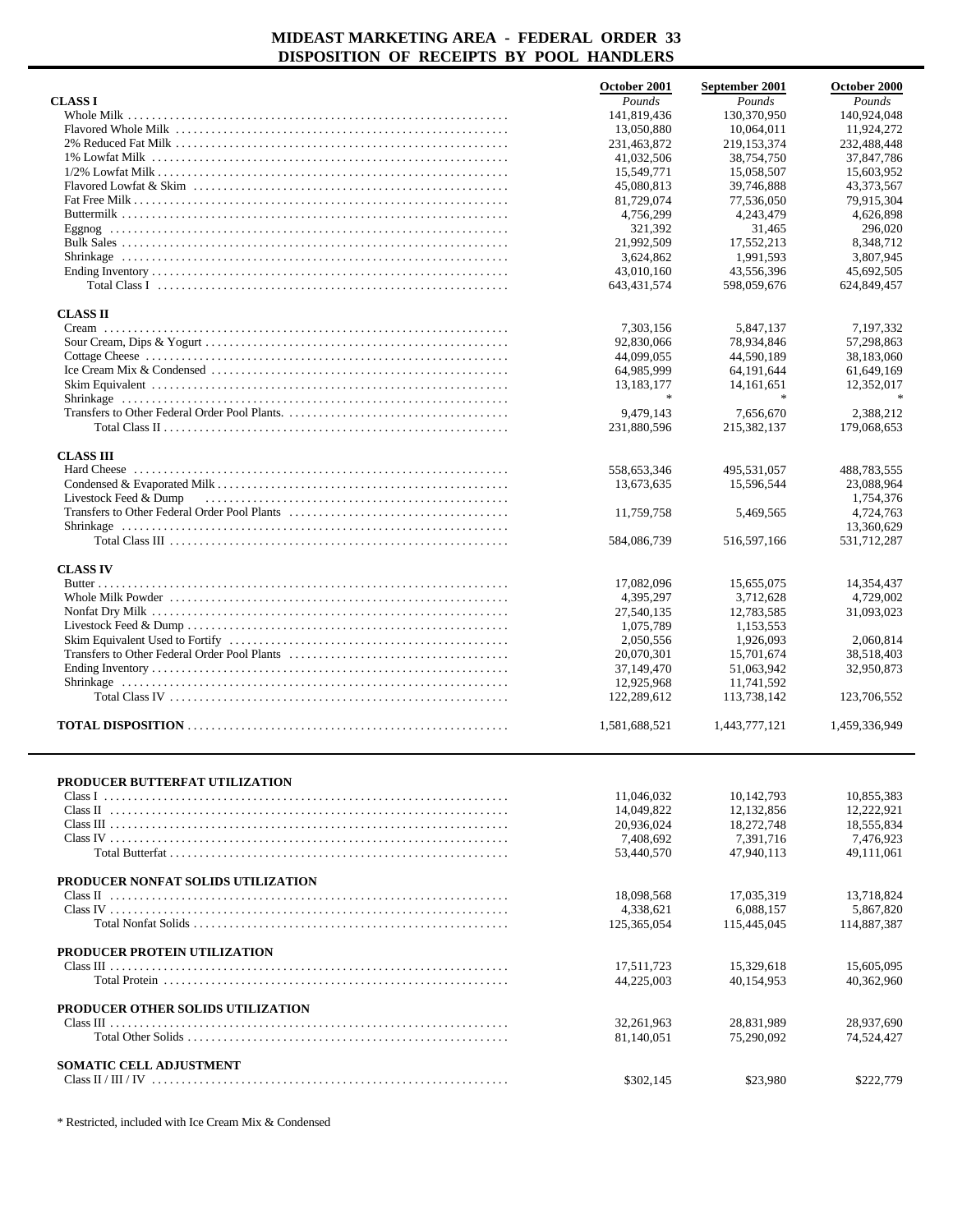|                                     | November 2001 | October 2001  | November 2000 |
|-------------------------------------|---------------|---------------|---------------|
| <b>CLASS I</b>                      | Pounds        | Pounds        | Pounds        |
|                                     | 136,838,490   | 141,819,436   | 142,821,336   |
|                                     | 10,669,318    | 13,050,880    | 10,125,099    |
|                                     | 226,219,800   | 231,463,872   | 234,808,085   |
|                                     | 39,202,400    | 41,032,506    | 38,180,768    |
|                                     | 14,783,450    | 15,549,771    | 16,571,236    |
|                                     | 39,067,518    | 45,080,813    | 39,482,089    |
|                                     | 77,009,633    | 81,729,074    | 79,325,688    |
|                                     | 4,623,443     | 4,756,299     | 4,828,219     |
|                                     | 3,747,341     | 321,392       | 4,720,593     |
|                                     | 16,700,676    | 21,992,509    | 4.587.666     |
|                                     |               |               |               |
|                                     | 3.104.168     | 3,624,862     | 3,011,857     |
|                                     | 48,643,075    | 43.010.160    | 51,586,793    |
|                                     | 620,609,312   | 643,431,574   | 630,049,429   |
| <b>CLASS II</b>                     |               |               |               |
|                                     | 6,881,551     | 7,303,156     | 7,262,581     |
|                                     | 85,507,456    | 92,830,066    | 47,776,534    |
|                                     | 45,594,858    | 44,099,055    | 38,758,680    |
|                                     | 58,198,002    | 64,985,999    | 45,496,258    |
|                                     | 12,912,003    | 13,183,177    | 10,445,606    |
|                                     | 19,436        |               |               |
|                                     | 9.947.174     | 9,479,143     | 6.333.588     |
|                                     | 219,060,480   | 231,880,596   | 156,073,247   |
|                                     |               |               |               |
| <b>CLASS III</b>                    |               |               |               |
|                                     | 606,643,056   | 558,653,346   | 450,246,749   |
|                                     | 14,958,476    | 13,673,635    | 30,483,689    |
| Livestock Feed & Dump               | 1,007,084     |               | 1,533,276     |
|                                     | 10,903,827    | 11,759,758    | 27,918,311    |
|                                     | 11,729,317    |               | 12,377,480    |
|                                     | 645,241,760   | 584,086,739   | 522,559,505   |
| <b>CLASS IV</b>                     |               |               |               |
|                                     | 15,544,347    | 17,082,096    | 12,995,592    |
|                                     | 3,847,474     | 4,395,297     | 3,452,642     |
|                                     | 22,550,811    | 27,540,135    | 17,344,243    |
|                                     |               | 1,075,789     |               |
|                                     | 2,355,314     | 2,050,556     | 2,938,018     |
|                                     | 21,136,657    | 20,070,301    | 15,788,729    |
|                                     | 29,268,687    | 37,149,470    | 35,809,979    |
|                                     |               | 12,925,968    |               |
|                                     | 94,703,290    | 122,289,612   |               |
|                                     |               |               | 88,329,203    |
|                                     | 1,579,614,842 | 1,581,688,521 | 1,397,011,384 |
|                                     |               |               |               |
| PRODUCER BUTTERFAT UTILIZATION      |               |               |               |
|                                     | 10,986,253    | 11,046,032    | 11.247.479    |
|                                     | 13,714,845    | 14,049,822    | 11,314,020    |
|                                     | 22,657,765    | 20,936,024    | 19,587,086    |
|                                     | 7,393,626     | 7.408.692     | 5,852,413     |
|                                     | 54,752,489    | 53,440,570    | 48,000,998    |
| PRODUCER NONFAT SOLIDS UTILIZATION  |               |               |               |
|                                     | 16.946.603    | 18,098,568    | 12,023,302    |
|                                     | 3,794,310     | 4,338,621     | 3,230,175     |
|                                     |               |               |               |
|                                     | 127,226,930   | 125,365,054   | 111,159,490   |
| <b>PRODUCER PROTEIN UTILIZATION</b> |               |               |               |
|                                     | 19,474,230    | 17,511,723    | 15,560,771    |
|                                     | 44,925,584    | 44,225,003    | 39,326,664    |
| PRODUCER OTHER SOLIDS UTILIZATION   |               |               |               |
|                                     | 35,772,474    | 32,261,963    | 28,548,815    |
|                                     | 82,301,346    | 81,140,051    | 71,832,826    |
|                                     |               |               |               |
| SOMATIC CELL ADJUSTMENT             |               |               |               |
|                                     | \$387,247     | \$302,145     | \$250,157     |
|                                     |               |               |               |